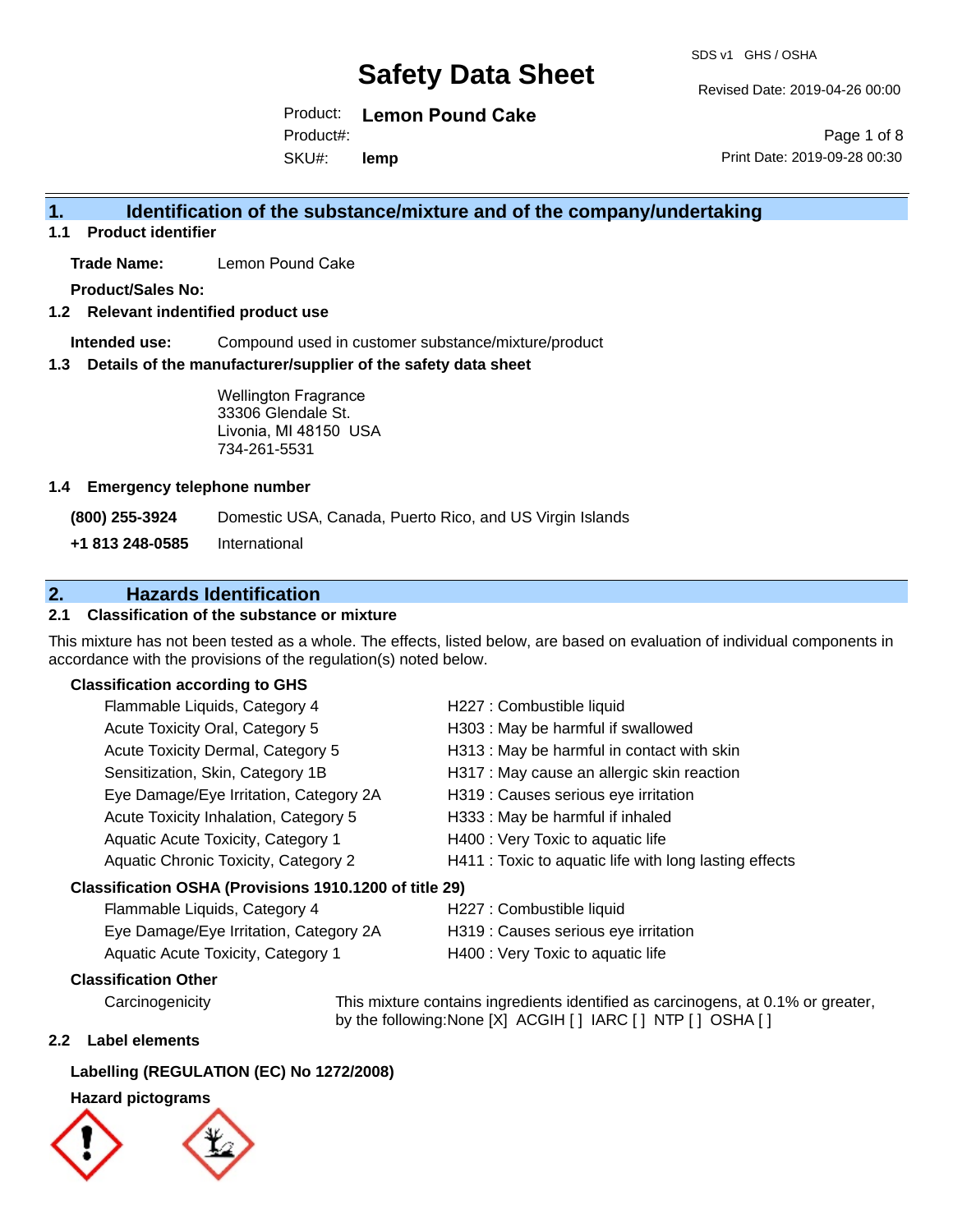#### Revised Date: 2019-04-26 00:00

Product: **Lemon Pound Cake**

Product#:

SKU#: **lemp**

Page 2 of 8 Print Date: 2019-09-28 00:30

| <b>Signal Word: Warning</b>     |                                                                                                                                       |
|---------------------------------|---------------------------------------------------------------------------------------------------------------------------------------|
| <b>Hazard statments</b>         |                                                                                                                                       |
| H <sub>227</sub>                | Combustible liquid                                                                                                                    |
| H303                            | May be harmful if swallowed                                                                                                           |
| H313                            | May be harmful in contact with skin                                                                                                   |
| H317                            | May cause an allergic skin reaction                                                                                                   |
| H319                            | Causes serious eye irritation                                                                                                         |
| H333                            | May be harmful if inhaled                                                                                                             |
| H400                            | Very Toxic to aquatic life                                                                                                            |
| H411                            | Toxic to aquatic life with long lasting effects                                                                                       |
| <b>Precautionary Statements</b> |                                                                                                                                       |
| <b>Prevention:</b>              |                                                                                                                                       |
| P <sub>235</sub>                | Keep cool                                                                                                                             |
| P <sub>264</sub>                | Wash hands thoroughly after handling                                                                                                  |
| P272                            | Contaminated work clothing should not be allowed out of the workplace                                                                 |
| P273                            | Avoid release to the environment                                                                                                      |
| <b>Response:</b>                |                                                                                                                                       |
| $P302 + P352$                   | IF ON SKIN: Wash with soap and water                                                                                                  |
| $P304 + P312$                   | IF INHALED: Call a POISON CENTER or doctor/physician if you feel unwell                                                               |
| $P305 + P351 + P338$            | IF IN EYES: Rinse cautiously with water for several minutes Remove contact lenses if<br>present and easy to do. continue rinsing      |
| P312                            | Call a POISON CENTER or doctor/physician if you feel unwell                                                                           |
| $P333 + P313$                   | If skin irritation or a rash occurs: Get medical advice/attention                                                                     |
| $P337 + P313$                   | If eye irritation persists: Get medical advice/attention                                                                              |
| P363                            | Wash contaminated clothing before reuse                                                                                               |
| P370 + P378                     | In case of fire: Use Carbon dioxide (CO2), Dry chemical, or Foam for extinction. Do not use<br>a direct water jet on burning material |
| P391                            | <b>Collect Spillage</b>                                                                                                               |

#### **2.3 Other Hazards**

**no data available**

### **3. Composition/Information on Ingredients**

### **3.1 Mixtures**

This product is a complex mixture of ingredients, which contains among others the following substance(s), presenting a health or environmental hazard within the meaning of the UN Globally Harmonized System of Classification and Labeling of Chemicals (GHS):

| CAS#<br>Ingredient     | EC#       | Conc.<br>Range | <b>GHS Classification</b> |
|------------------------|-----------|----------------|---------------------------|
| 120-51-4               | 204-402-9 | $30 - 40 \%$   | H302; H313; H400; H411    |
| <b>Benzyl Benzoate</b> |           |                |                           |
| 100-51-6               | 202-859-9 | $10 - 20 \%$   | H302; H313; H319          |
| <b>Benzyl Alcohol</b>  |           |                |                           |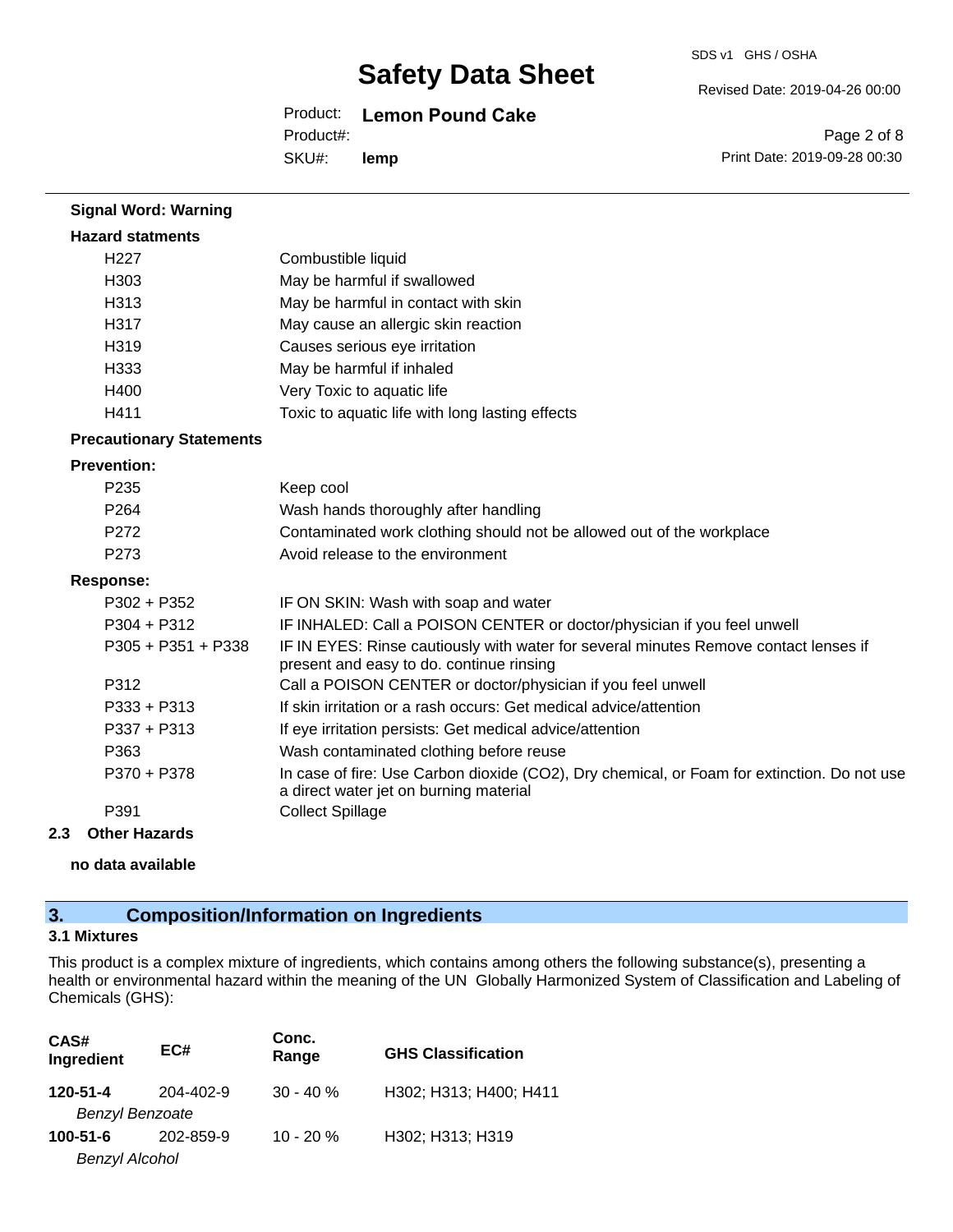SDS v1 GHS / OSHA

#### Revised Date: 2019-04-26 00:00

### Product: **Lemon Pound Cake**

Product#:

SKU#: **lemp**

#### Page 3 of 8 Print Date: 2019-09-28 00:30

| CAS#<br>Ingredient         | EC#                                                      | Conc.<br>Range | <b>GHS Classification</b>          |  |  |
|----------------------------|----------------------------------------------------------|----------------|------------------------------------|--|--|
| $121 - 33 - 5$<br>vanillin | 204-465-2                                                | $5 - 10%$      | H303; H319                         |  |  |
| 128-37-0                   | 204-881-4                                                | $2 - 5%$       | H316; H400; H410                   |  |  |
|                            | <b>Butylated hydroxytoluene</b>                          |                |                                    |  |  |
| 5392-40-5                  | 226-394-6                                                | $1 - 2 \%$     | H313; H315; H317; H319; H401       |  |  |
| Citral                     |                                                          |                |                                    |  |  |
| 5989-27-5                  | 227-813-5                                                | $1 - 2%$       | H226; H304; H315; H317; H400; H410 |  |  |
| Limonene                   |                                                          |                |                                    |  |  |
| $118 - 71 - 8$             | 204-271-8                                                | $1 - 2%$       | H302; H401                         |  |  |
| Maltol                     |                                                          |                |                                    |  |  |
| 4940-11-8                  | 225-582-5                                                | $1 - 2 \%$     | H302; H401                         |  |  |
| <b>Ethyl Maltol</b>        |                                                          |                |                                    |  |  |
| 121-32-4                   | 204-464-7                                                | $1 - 2 \%$     | H303; H320; H402                   |  |  |
|                            | 3-Ethoxy-4-hydroxybenzaldehyde                           |                |                                    |  |  |
|                            | See Section 16 for full text of GHS classification codes |                |                                    |  |  |

See Section 16 for full text of GHS classification codes which where not shown in section 2

Total Hydrocarbon Content  $(\% w/w) = 2.60$ 

| <b>First Aid Measures</b><br>4.                                                   |                                                                                                               |  |  |
|-----------------------------------------------------------------------------------|---------------------------------------------------------------------------------------------------------------|--|--|
| <b>Description of first aid measures</b><br>4.1                                   |                                                                                                               |  |  |
| Inhalation:                                                                       | Remove from exposure site to fresh air and keep at rest.<br>Obtain medical advice.                            |  |  |
| <b>Eye Exposure:</b>                                                              | Flush immediately with water for at least 15 minutes.<br>Contact physician if symptoms persist.               |  |  |
| <b>Skin Exposure:</b>                                                             | Remove contaminated clothes. Wash thoroughly with water (and soap).<br>Contact physician if symptoms persist. |  |  |
| Ingestion:                                                                        | Rinse mouth with water and obtain medical advice.                                                             |  |  |
| 4.2<br>Most important symptoms and effects, both acute and delayed                |                                                                                                               |  |  |
| <b>Symptoms:</b>                                                                  | no data available                                                                                             |  |  |
| Risks:                                                                            | Refer to Section 2.2 "Hazard Statements"                                                                      |  |  |
| Indication of any immediate medical attention and special treatment needed<br>4.3 |                                                                                                               |  |  |
| <b>Treatment:</b>                                                                 | Refer to Section 2.2 "Response"                                                                               |  |  |
|                                                                                   |                                                                                                               |  |  |
| 5 <sub>1</sub><br><b>Fire-Fighting measures</b>                                   |                                                                                                               |  |  |
| <b>Extinguishing media</b><br>5.1                                                 |                                                                                                               |  |  |
| Suitable:                                                                         | Carbon dioxide (CO2), Dry chemical, Foam                                                                      |  |  |
| Unsuitable                                                                        | Do not use a direct water jet on burning material                                                             |  |  |
| 5.2 Special hazards arising from the substance or mixture                         |                                                                                                               |  |  |
| <b>During fire fighting:</b>                                                      | Water may be ineffective                                                                                      |  |  |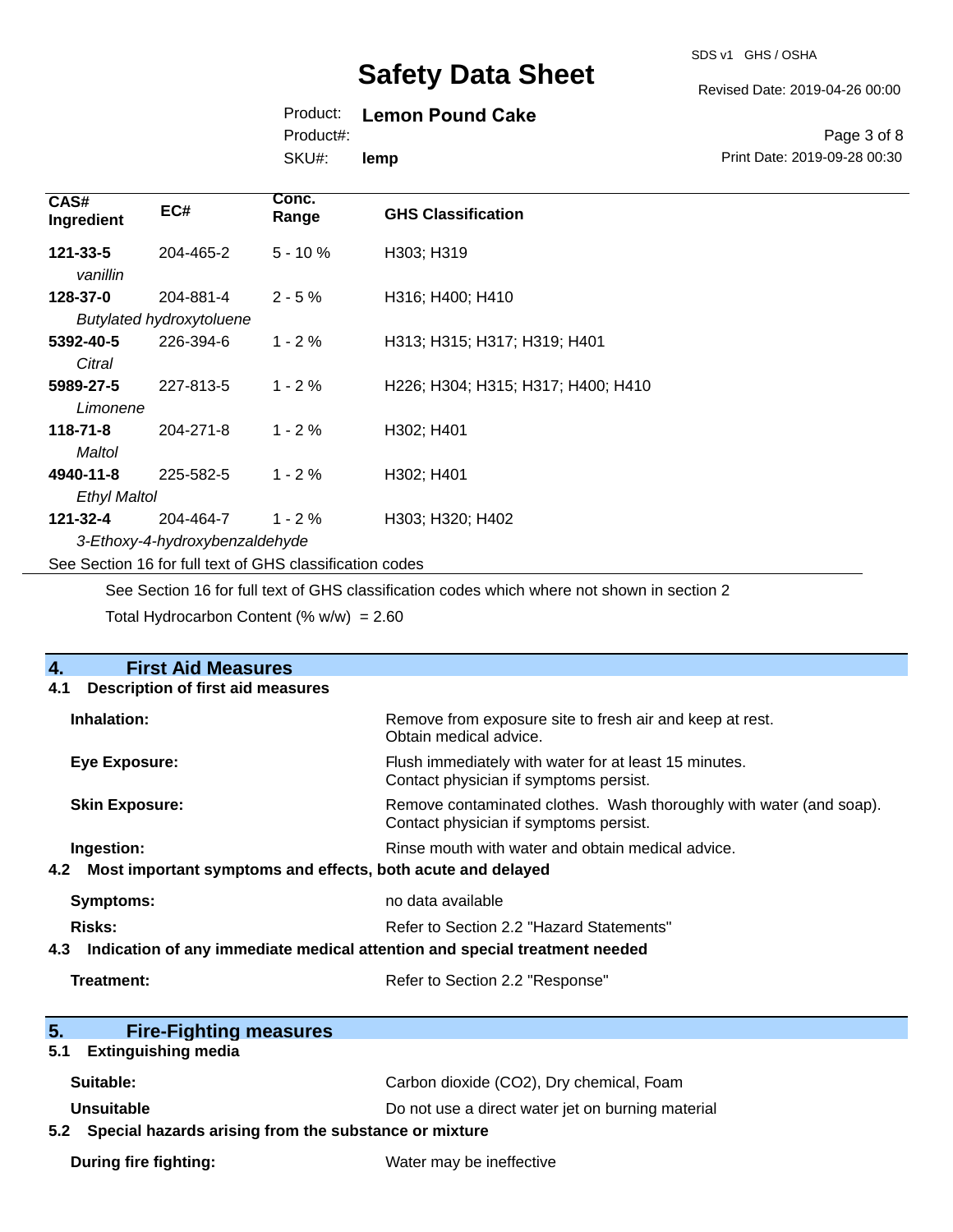SDS v1 GHS / OSHA

Revised Date: 2019-04-26 00:00

Print Date: 2019-09-28 00:30

Page 4 of 8

Product: **Lemon Pound Cake**

Product#:

SKU#: **lemp**

**5.3 Advice for firefighters**

**Further information:** Standard procedure for chemical fires

#### **6. Accidental Release Measures**

#### **6.1 Personal precautions, protective equipment and emergency procedures**

Avoid inhalation and contact with skin and eyes. A self-contained breathing apparatus is recommended in case of a major spill.

#### **6.2 Environmental precautions**

Keep away from drains, soil, and surface and groundwater.

#### **6.3 Methods and materials for containment and cleaning up**

Clean up spillage promptly. Remove ignition sources. Provide adequate ventilation. Avoid excessive inhalation of vapors. Gross spillages should be contained by use of sand or inert powder and disposed of according to the local regulations.

#### **6.4 Reference to other sections**

Not Applicable

#### **7. Handling and Storage**

#### **7.1 Precautions for safe handling**

Apply according to good manufacturing and industrial hygiene practices with proper ventilation. Do not drink, eat or smoke while handling. Respect good personal hygiene.

#### **7.2 Conditions for safe storage, including any incompatibilities**

Store in a cool, dry and ventilated area away from heat sources and protected from light in tightly closed original container. Avoid uncoated metal container. Keep air contact to a minimum.

#### **7.3 Specific end uses**

No information available

#### **8. Exposure Controls/Personal Protection**

#### **8.1 Control parameters**

**Exposure Limits: Component** ACGIH TWA ppm STEL ppm TWA ppm STEL ppm ACGIH OSHA OSHA **128-37-0** *Butylated hydroxytoluene* 2 **Engineering Controls:** Use local exhaust as needed.

## **8.2 Exposure controls - Personal protective equipment**

### **Eye protection:** Tightly sealed goggles, face shield, or safety glasses with brow guards and side shields, etc. as may be appropriate for the exposure

**Respiratory protection:** Avoid excessive inhalation of concentrated vapors. Apply local ventilation where appropriate.

**Skin protection:** Avoid Skin contact. Use chemically resistant gloves as needed.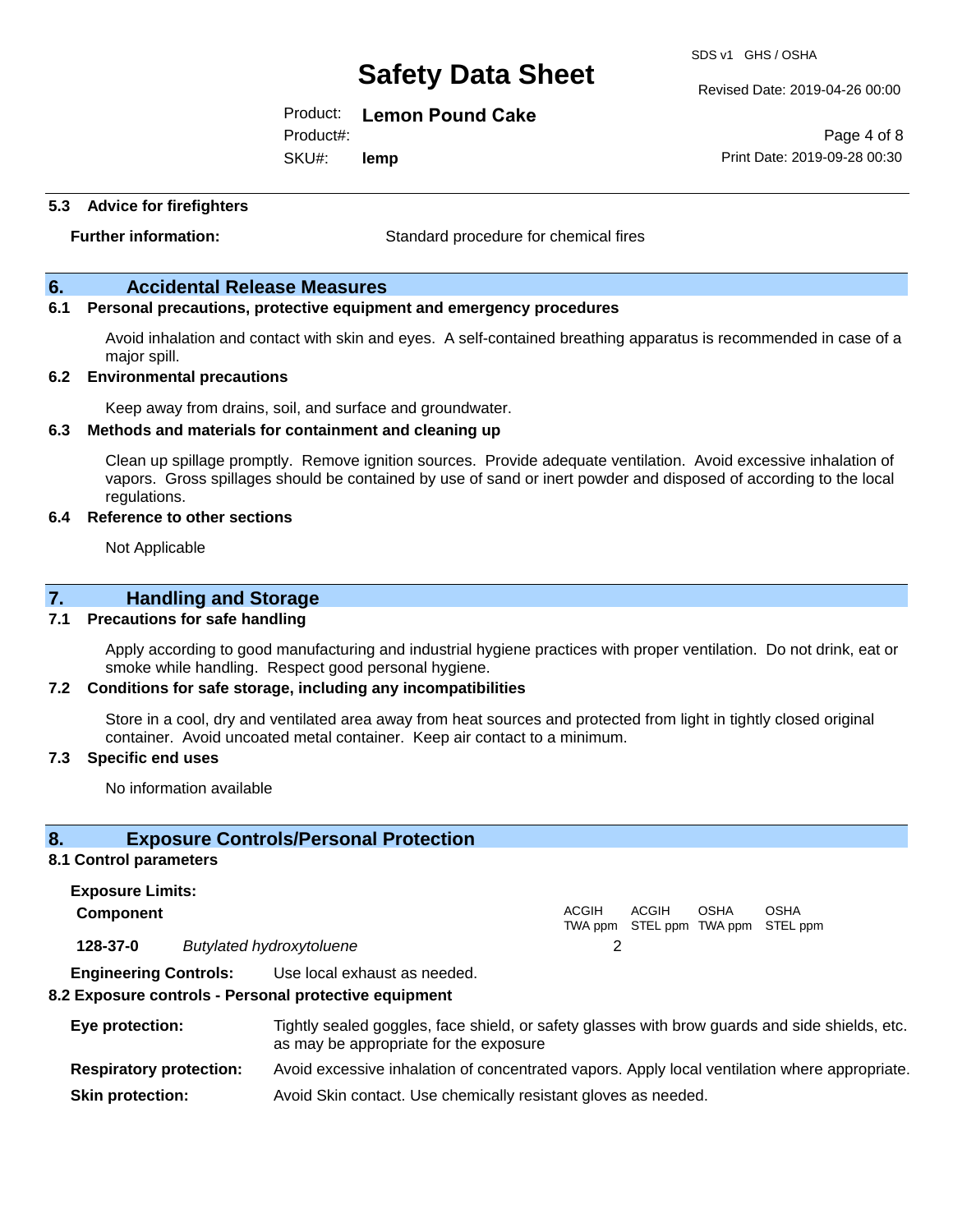Revised Date: 2019-04-26 00:00

Product: **Lemon Pound Cake** SKU#: Product#: **lemp**

Page 5 of 8 Print Date: 2019-09-28 00:30

# **9. Physical and Chemical Properties**

#### **9.1 Information on basic physical and chemical properties**

| Appearance:                  | Liquid                           |
|------------------------------|----------------------------------|
| Odor:                        | Conforms to Standard             |
| Color:                       | Yellow to Greenish Yellow (G4-5) |
| <b>Viscosity:</b>            | Liquid                           |
| <b>Freezing Point:</b>       | Not determined                   |
| <b>Boiling Point:</b>        | Not determined                   |
| <b>Melting Point:</b>        | Not determined                   |
| <b>Flashpoint (CCCFP):</b>   | 196 F (91.11 C)                  |
| <b>Auto flammability:</b>    | Not determined                   |
| <b>Explosive Properties:</b> | None Expected                    |
| <b>Oxidizing properties:</b> | None Expected                    |
| Vapor Pressure (mmHg@20 C):  | 0.0950                           |
| %VOC:                        | 0.10                             |
| Specific Gravity @ 25 C:     | 1.0250                           |
| Density @ 25 C:              | 1.0220                           |
| Refractive Index @ 20 C:     | 1.5235                           |
| Soluble in:                  | Oil                              |

### **10. Stability and Reactivity**

| 10.1 Reactivity                         | None                                               |
|-----------------------------------------|----------------------------------------------------|
| <b>10.2 Chemical stability</b>          | Stable                                             |
| 10.3 Possibility of hazardous reactions | None known                                         |
| <b>10.4 Conditions to avoid</b>         | None known                                         |
| 10.5 Incompatible materials             | Strong oxidizing agents, strong acids, and alkalis |
| 10.6 Hazardous decomposition products   | None known                                         |

#### **11. Toxicological Information 11.1 Toxicological Effects**

Acute Toxicity Estimates (ATEs) based on the individual Ingredient Toxicity Data utilizing the "Additivity Formula"

| Acute toxicity - Oral - (Rat) mg/kg          | (LD50: 2148.1139) May be harmful if swallowed            |
|----------------------------------------------|----------------------------------------------------------|
| Acute toxicity - Dermal - (Rabbit) mg/kg     | (LD50: 3797.9505) May be harmful in contact with skin    |
| Acute toxicity - Inhalation - (Rat) mg/L/4hr | (LD50: 31.2924) May be harmful if inhaled                |
| <b>Skin corrosion / irritation</b>           | May be harmful if inhaled                                |
| Serious eye damage / irritation              | Causes serious eye irritation                            |
| <b>Respiratory sensitization</b>             | Not classified - the classification criteria are not met |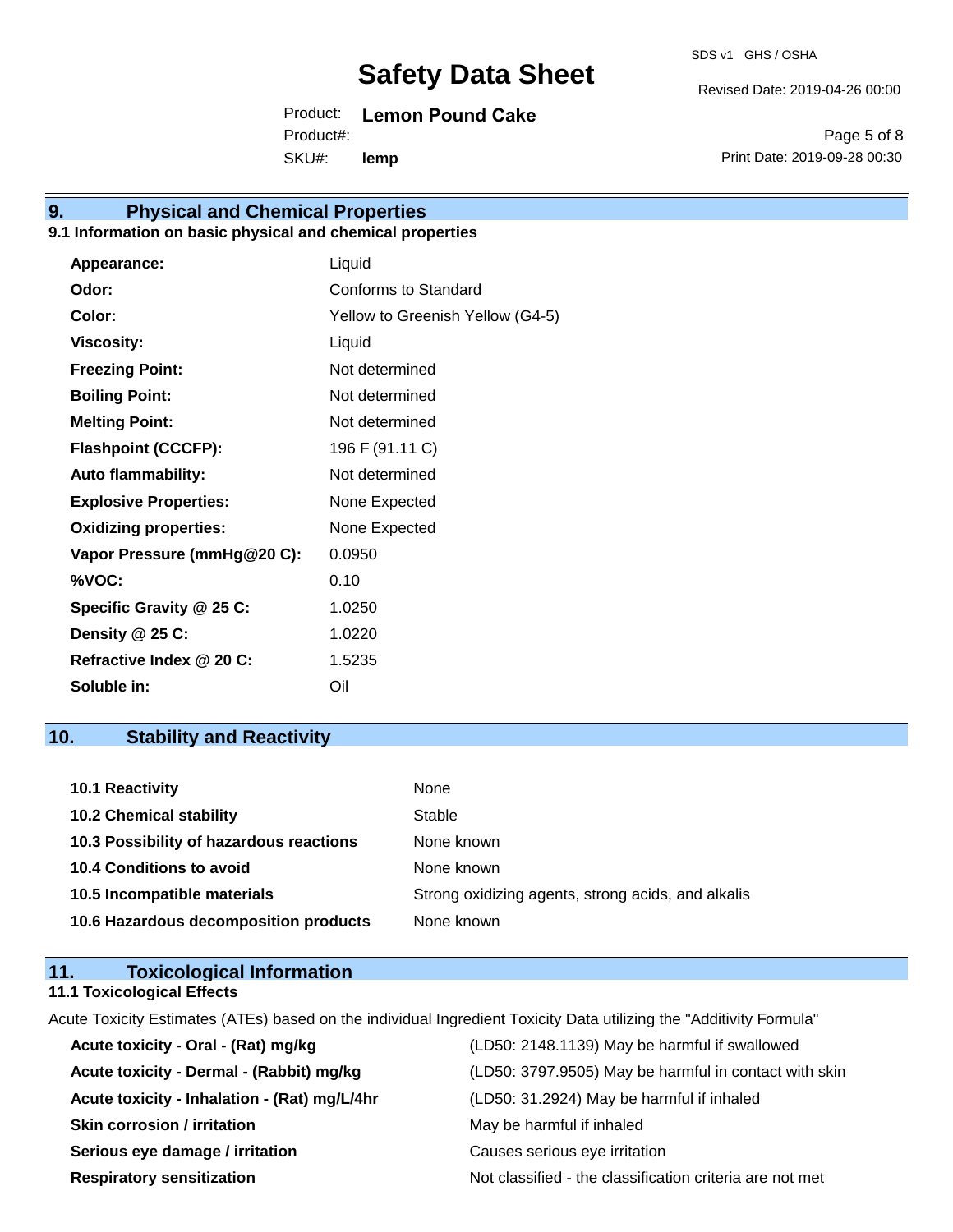SDS v1 GHS / OSHA

Revised Date: 2019-04-26 00:00

Product: **Lemon Pound Cake**

SKU#: Product#: **lemp**

Page 6 of 8 Print Date: 2019-09-28 00:30

| May cause an allergic skin reaction                      |
|----------------------------------------------------------|
| Not classified - the classification criteria are not met |
| Not classified - the classification criteria are not met |
| Not classified - the classification criteria are not met |
| Not classified - the classification criteria are not met |
| Not classified - the classification criteria are not met |
| Not classified - the classification criteria are not met |
|                                                          |

| <b>Ecological Information</b><br>12. |                                                 |  |  |  |
|--------------------------------------|-------------------------------------------------|--|--|--|
| 12.1 Toxicity                        |                                                 |  |  |  |
| <b>Acute acquatic toxicity</b>       | Very Toxic to aquatic life                      |  |  |  |
| <b>Chronic acquatic toxicity</b>     | Toxic to aquatic life with long lasting effects |  |  |  |
| <b>Toxicity Data on soil</b>         | no data available                               |  |  |  |
| <b>Toxicity on other organisms</b>   | no data available                               |  |  |  |
|                                      |                                                 |  |  |  |
| 12.2 Persistence and degradability   | no data available                               |  |  |  |
| 12.3 Bioaccumulative potential       | no data available                               |  |  |  |
| 12.4 Mobility in soil                | no data available                               |  |  |  |
| 12.5 Other adverse effects           | no data available                               |  |  |  |
|                                      |                                                 |  |  |  |

### **13. Disposal Conditions**

#### **13.1 Waste treatment methods**

Do not allow product to reach sewage systems. Dispose of in accordance with all local and national regulations. Send to a licensed waste management company.The product should not be allowed to enter drains, water courses or the soil. Do not contaminate ponds, waterways or ditches with chemical or used container.

### **14. Transport Information**

| <b>Marine Pollutant</b><br>Yes. Ingredient of greatest environmental impact:<br>120-51-4 : (30 - 40 %) : Benzyl Benzoate |  |              |                                     |                 |               |
|--------------------------------------------------------------------------------------------------------------------------|--|--------------|-------------------------------------|-----------------|---------------|
| <b>Regulator</b>                                                                                                         |  | <b>Class</b> | <b>Pack Group</b>                   | <b>Sub Risk</b> | UN-nr.        |
| U.S. DOT (Non-Bulk)                                                                                                      |  |              | Not Regulated - Not Dangerous Goods |                 |               |
| <b>Chemicals NOI</b>                                                                                                     |  |              |                                     |                 |               |
| <b>ADR/RID (International Road/Rail)</b>                                                                                 |  |              |                                     |                 |               |
| <b>Environmentally Hazardous</b><br>Substance, Liquid, n.o.s.                                                            |  | 9            | Ш                                   |                 | <b>UN3082</b> |
| <b>IATA (Air Cargo)</b>                                                                                                  |  |              |                                     |                 |               |
| <b>Environmentally Hazardous</b><br>Substance, Liquid, n.o.s.                                                            |  | 9            | Ш                                   |                 | UN3082        |
| IMDG (Sea)                                                                                                               |  |              |                                     |                 |               |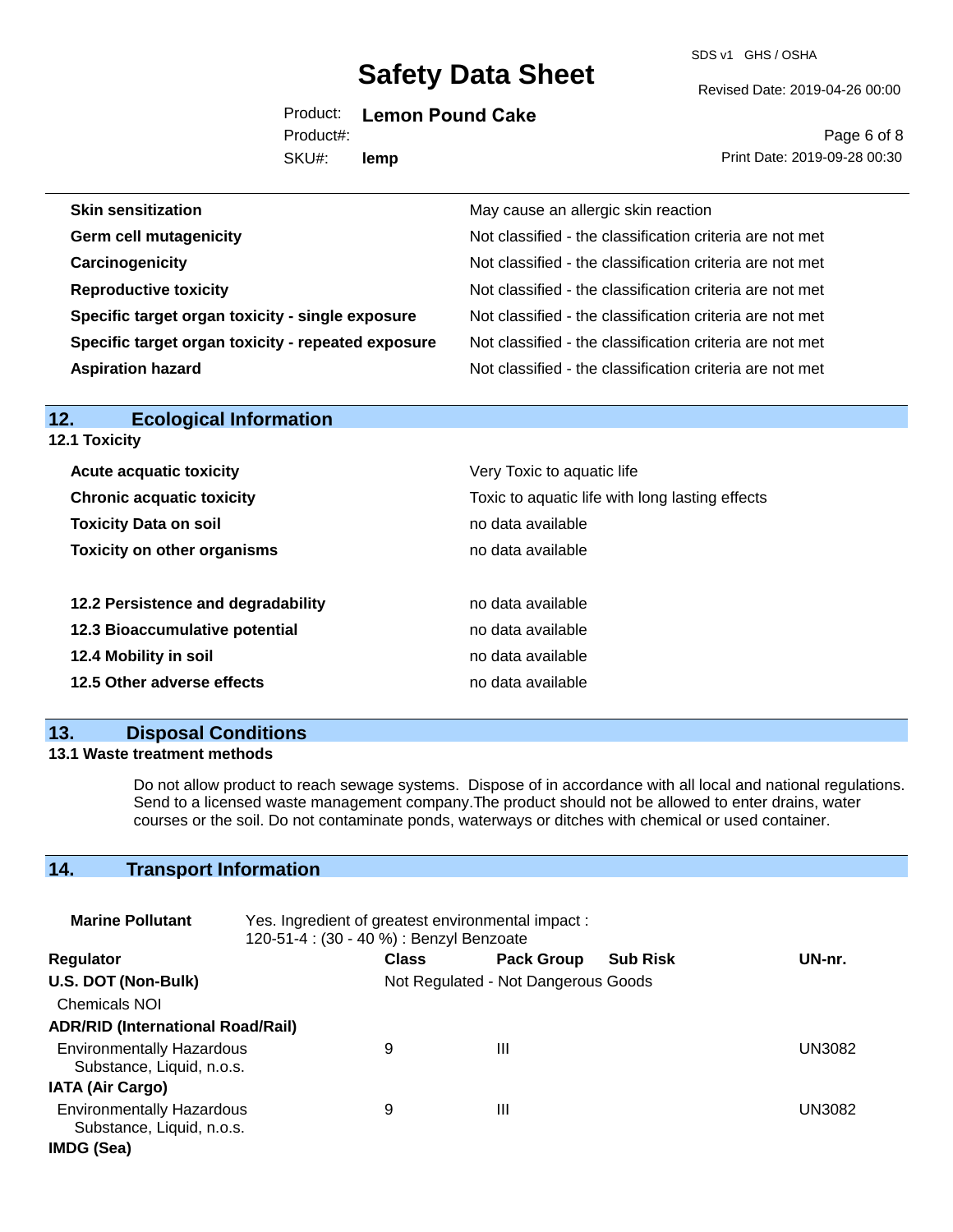Product: **Lemon Pound Cake**

SDS v1 GHS / OSHA

|                                                                         | Product#: |      |                                                                                                  | Page 7 of 8                  |  |
|-------------------------------------------------------------------------|-----------|------|--------------------------------------------------------------------------------------------------|------------------------------|--|
|                                                                         | SKU#:     | lemp |                                                                                                  | Print Date: 2019-09-28 00:30 |  |
| <b>Environmentally Hazardous</b><br>Substance, Liquid, n.o.s.           |           | 9    | $\mathbf{III}$                                                                                   | <b>UN3082</b>                |  |
| 15.<br><b>Regulatory Information</b><br><b>U.S. Federal Regulations</b> |           |      |                                                                                                  |                              |  |
| <b>TSCA (Toxic Substance Control Act)</b>                               |           |      | All components of the substance/mixture are listed or exempt                                     |                              |  |
| 40 CFR(EPCRA, SARA, CERCLA and CAA)<br><b>U.S. State Regulations</b>    |           |      | This product contains NO components of concern.                                                  |                              |  |
| <b>California Proposition 65 Warning</b>                                |           |      | This product contains the following components:                                                  |                              |  |
| 123-35-3(NF 204-622-5 0.01 - 0.1%                                       |           |      | beta-Myrcene (Natural Source)                                                                    |                              |  |
| <b>Canadian Regulations</b>                                             |           |      |                                                                                                  |                              |  |
| <b>DSL</b>                                                              |           |      | 100.00% of the components are listed or exempt. The following<br>components are NOT on the List: |                              |  |
| 149713-23-5                                                             | $= 0$ ppm |      | 2H-Pyran, tetrahydro-4-methyl-2-phenyl-, (2R, 4S)-rel                                            |                              |  |

### **16. Other Information**

#### **GHS H-Statements referred to under section 3 and not listed in section 2**

| H226 : Flammable liquid and vapour                  | H302 : Harmful if swallowed                                    |  |
|-----------------------------------------------------|----------------------------------------------------------------|--|
| H304 : May be fatal if swallowed and enters airways | H315 : Causes skin irritation                                  |  |
| H316 : Causes mild skin irritation                  | H317 : May cause an allergic skin reaction                     |  |
| H320 : Causes eye irritation                        | H401 : Toxic to aquatic life                                   |  |
| H402 : Harmful to aquatic life                      | H410 : Very toxic to aquatic life with long lasting<br>effects |  |
| <b>Total Fractional Values</b>                      |                                                                |  |
| (TFV) Risk                                          | (TFV) Risk                                                     |  |
| (159.78) Acute Toxicity Inhalation, Category 5      | (156.61) Acute Toxicity Inhalation, Category 5                 |  |
| (30.96) Aquatic Chronic Toxicity, Category 3        | (19.66) Sensitization, Skin, Category 1                        |  |
| (3.09) Aquatic Chronic Toxicity, Category 2         | (2.33) Acute Toxicity Oral, Category 5                         |  |
| (2.26) Acute Toxicity Oral, Category 5              | (2.04) Eye Damage/Eye Irritation, Category 2A                  |  |
| (1.72) Aquatic Chronic Toxicity, Category 4         | (1.68) Sensitization, Skin, Category 1B                        |  |
| (1.67) Aquatic Acute Toxicity, Category 1           | (1.32) Acute Toxicity Dermal, Category 5                       |  |
|                                                     |                                                                |  |

#### Remarks

This safety data sheet is based on the properties of the material known to WellingtonFragrance at the time the data sheet was issued. The safety data sheet is intended to provide information for a health and safety assessment of the material and the circumstances, under which it is packaged, stored or applied in the workplace. For such a safety assessment Wellington Fragrance holds no responsibility. This document is not intended for quality assurance purposes.

Revised Date: 2019-04-26 00:00